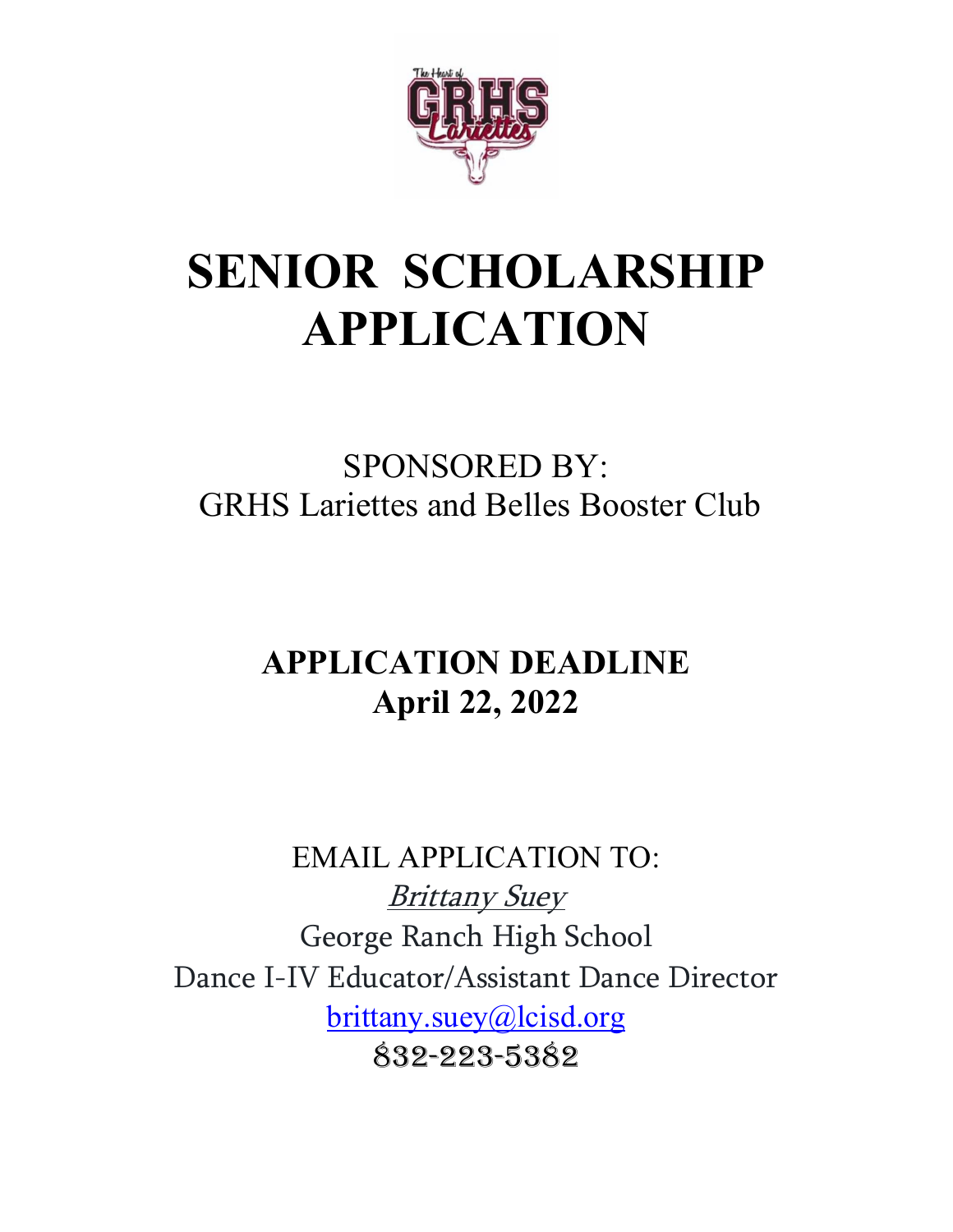

Dance Team Directors:

The George Ranch High School Lariettes and Belles Booster Club will be awarding \$500 individual scholarships to qualifying graduating seniors. An application form is attached for you to distribute to all seniors. Applications must be submitted by April 22, 2022. Scholarships will be awarded at Lariette and Belle Banquet on May 6, 2022.

#### **George Ranch High School Lariettes and Belles Booster Club Scholarship Eligibility:**

- A. Scholarships shall be for the purpose of education beyond the high school level.
- B. The scholarship will be paid upon receiving confirmation of enrollment to the student's respective college.
- C. If the student receiving the scholarship decides not to go to an educational institute, they should notify LBBC Treasurer by January 31, 2023 so the certificate/check may be voided, and money be returned to current scholarship fund.
- D. Applicants must be a current participant in the GRHS Lariettes and Belles Dance Team program and have been a member of the organization for no less than 2 ½ years and have lettered in the program.
- E. Proof of enrollment at an educational institute must be received by GRHS LBBC by January 31, 2023 to receive the scholarship check.
- F. Applications must be completed and emailed by April 22, 2022.